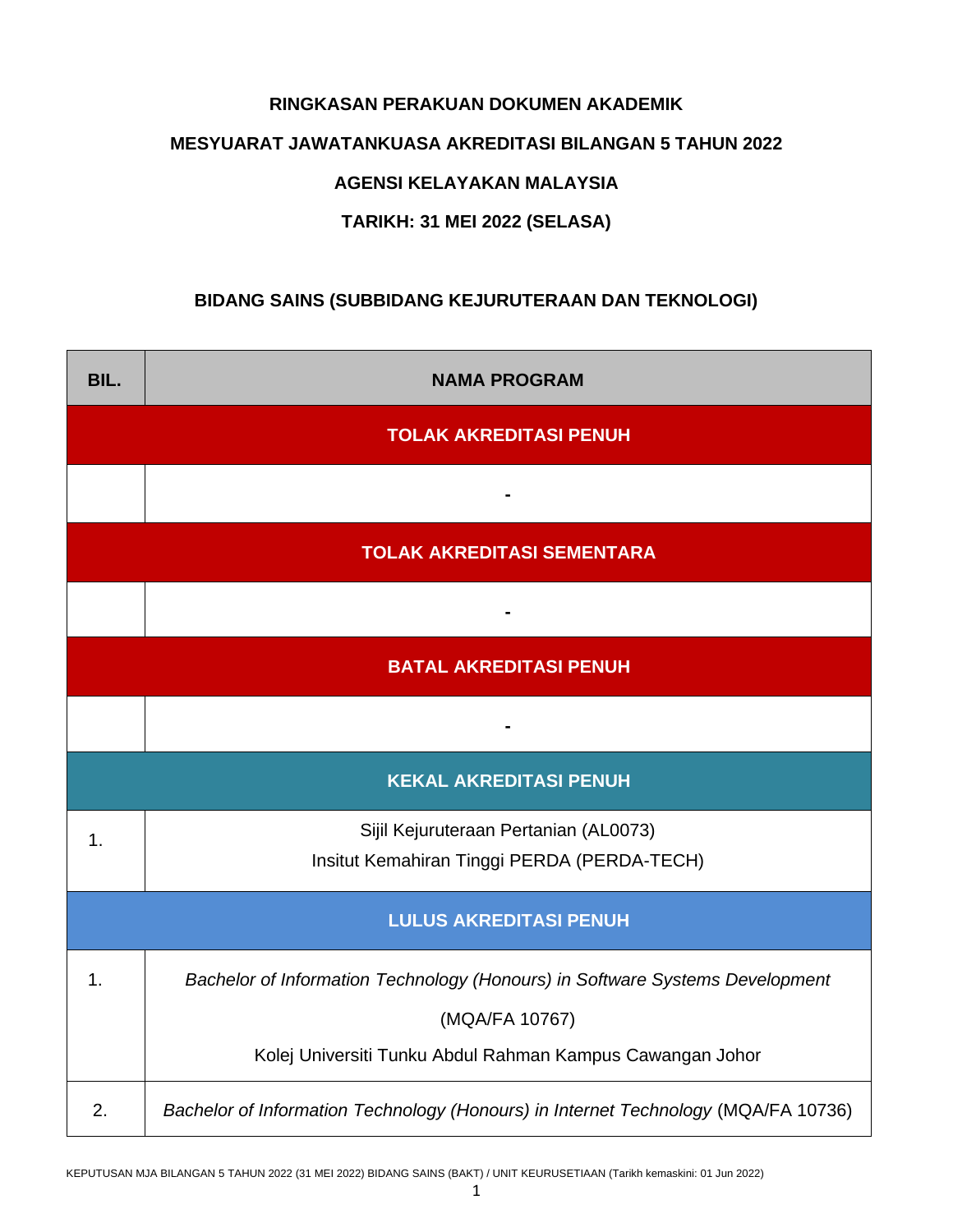| BIL. | <b>NAMA PROGRAM</b>                                                                                                                               |  |  |
|------|---------------------------------------------------------------------------------------------------------------------------------------------------|--|--|
|      | Kolej Universiti Tunku Abdul Rahman Kampus Cawangan Pulau Pinang                                                                                  |  |  |
| 3.   | Bachelor of Computer Science (Honours) in Software Engineering (MQA/FA 10814)<br>Kolej Universiti Tunku Abdul Rahman Kampus Cawangan Pulau Pinang |  |  |
| 4.   | Diploma in Computer Science (MQA/FA 12868)<br>Kolej Antarabangsa INTI Subang                                                                      |  |  |
| 5.   | Asasi Sains dan Teknologi (MQA/FA 14658)<br>Universiti Malaysia Pahang                                                                            |  |  |
| 6.   | Computer Science Foundation Year (MQA/FA 14046)<br>University of Southampton Malaysia (UoSM)                                                      |  |  |
| 7.   | Tamhidi Sains Fizikal dan Teknologi (MQA/FA 15698)<br>Universiti Sains Islam Malaysia (USIM)                                                      |  |  |
| 8.   | BSc (Hons) in Computer Science (Cyber Security) (MQA/FA 12440)<br>Asia Pacific University of Technology and Innovation                            |  |  |
| 9    | Bacelor Sains Seni Bina dengan Kepujian (MQA/FA 15867)<br>Universiti Putra Malaysia (UPM)                                                         |  |  |
| 10.  | Master Seni Bina (MQA/FA 15868)<br>Universiti Putra Malaysia (UPM)                                                                                |  |  |
| 11.  | Diploma Teknologi Kejuruteraan Elektrik (Domestik dan Industri) (MQA/FA 9211)<br>Institut Kemahiran MARA Seberang Perai Utara                     |  |  |
| 12.  | Ijazah Sarjana Muda Sains (Kepujian) (Rekabentuk Seni Bina) (MQA/FA 9393-01)<br><b>City University</b>                                            |  |  |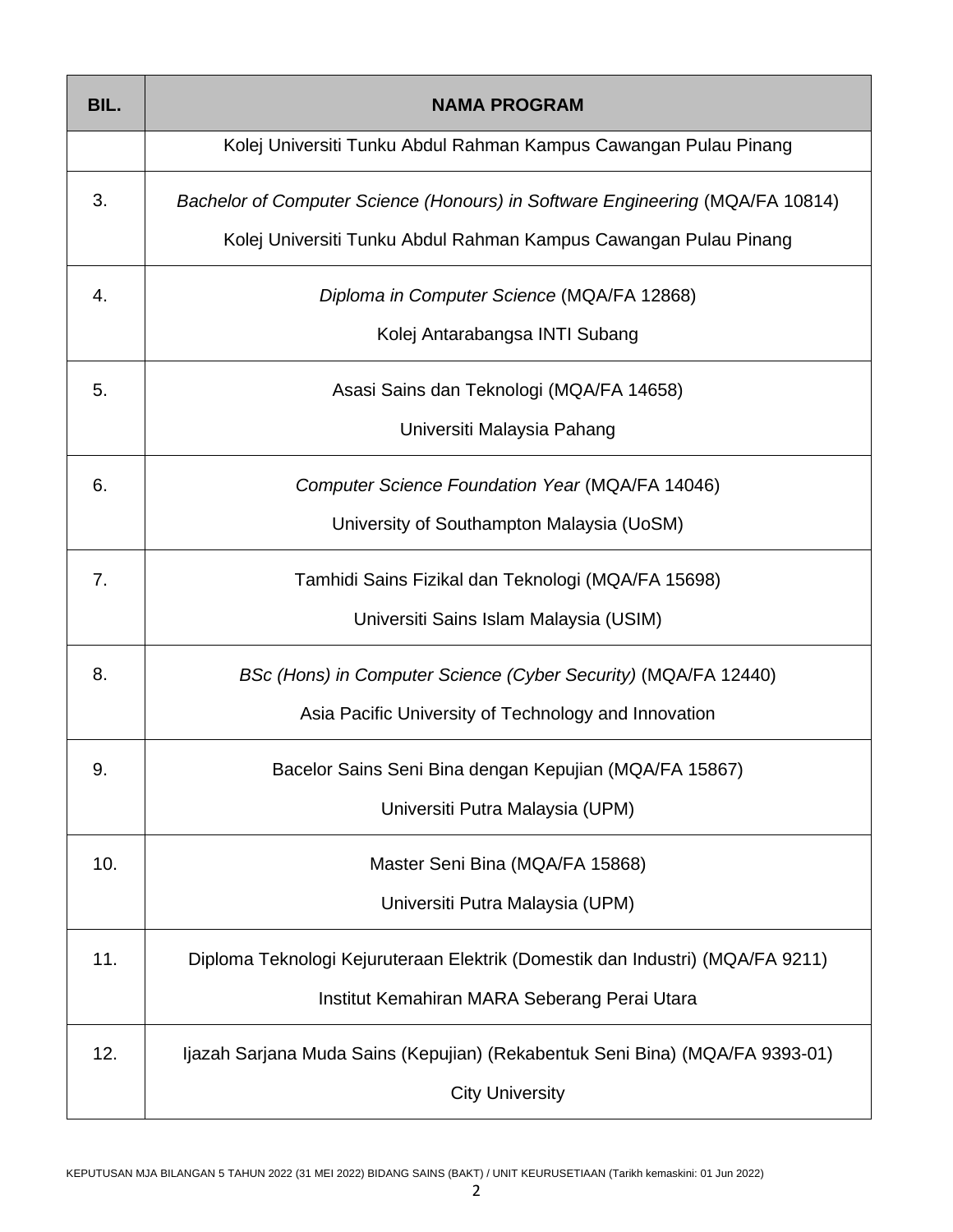| BIL.                              | <b>NAMA PROGRAM</b>                                              |  |  |  |
|-----------------------------------|------------------------------------------------------------------|--|--|--|
| 13.                               | Bachelor of Science (Hons) Architecture (MQA/FA 9610-01)         |  |  |  |
|                                   | Universiti Tunku Abdul Rahman (UTAR) Kampus Cawangan Sungai Long |  |  |  |
| <b>LULUS AKREDITASI SEMENTARA</b> |                                                                  |  |  |  |
| 1.                                | <b>Nama Dimohon:</b>                                             |  |  |  |
|                                   | Diploma in Software Development                                  |  |  |  |
| Nama Diperakukan:                 |                                                                  |  |  |  |
|                                   | Diploma in Software Engineering (MQA/PA 15703)                   |  |  |  |
| Kolej Eksekutif                   |                                                                  |  |  |  |
| 2.                                | Bachelor of Computer Science (Honours) (MQA/PA 15760)            |  |  |  |
|                                   | Universiti HELP                                                  |  |  |  |
| 3.                                | Diploma in Information Technology (MQA/PA 15783)                 |  |  |  |
|                                   | Sunway College Ipoh                                              |  |  |  |
| 4.                                | Foundation in Information Technology (MQA/PA 15716)              |  |  |  |
|                                   | <b>UNITAR International University</b>                           |  |  |  |
| 5.                                | Foundation in Digital Technology (MQA/PA 15770)                  |  |  |  |
|                                   | Kolej Brickfields Asia                                           |  |  |  |
| <b>Nama Dimohon:</b><br>6.        |                                                                  |  |  |  |
|                                   | <b>Foundation Programme</b>                                      |  |  |  |
|                                   | Nama Diperakukan:                                                |  |  |  |
|                                   | Foundation in Computing (MQA/PA 15688)                           |  |  |  |
|                                   | Asia Pacific University of Technology and Innovation             |  |  |  |
| <b>TANGGUH</b>                    |                                                                  |  |  |  |
| <b>AKREDITASI PENUH</b>           |                                                                  |  |  |  |